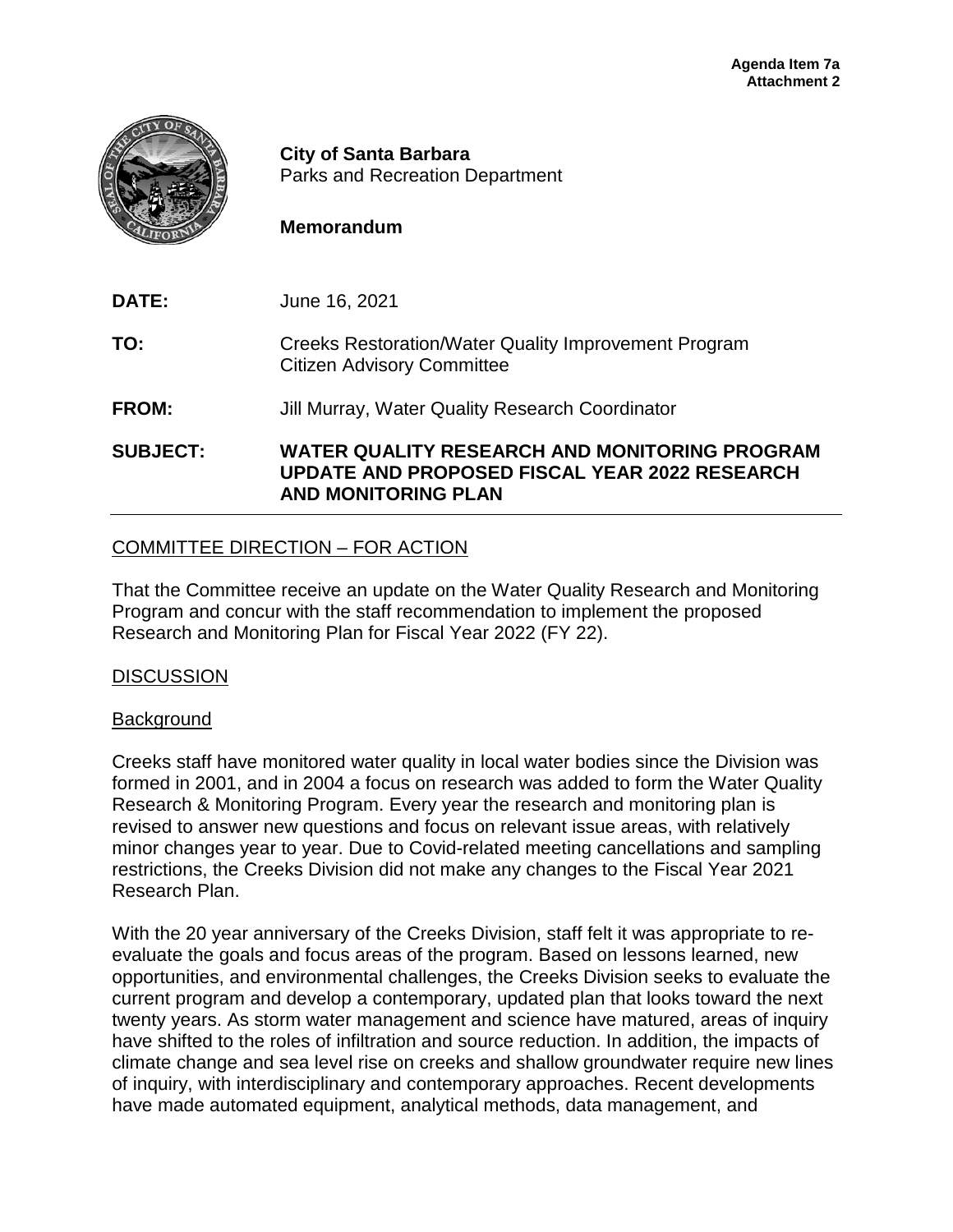computing far more affordable and dependable than in the past and these methods should be employed where they can help answer questions.

## Fiscal Year 2022 Research and Monitoring Plan

The following are the proposed revised goals and focus areas for FY 22.

The purpose of the monitoring program is to obtain information that can be used to:

- 1. Develop strategies for water quality improvement, including evaluation and prioritization of projects and programs.
- 2. Understand changes over time in surface water quality.
- 3. Communicate effectively with the public about water quality.
- 4. Understand the role of climate change and sea level rise in altering creek conditions.

The goals of the monitoring program are to:

- 1. Assess the impacts of chemical and microbial pollutants:
	- a. Identify suspected pollutants of concern, including traditional pollutants such metals, organics, nutrients, fecal indicator bacteria, trash, and sediment, and emerging contaminants such as personal care products, newer pesticides, microplastics, per- and polyfluoroalkyl substance, and pathogens; evaluate laboratories for testing opportunities. Include field properties such dissolved oxygen, pH, temperature, conductivity, and chlorophyll a.
	- b. Quantify the levels (concentration, flux, and/or load) of microbial contamination and chemical pollution in watersheds.
	- c. Evaluate impacts of pollution on beneficial uses of creeks and beaches, including recreation and habitat for aquatic organisms.
		- i. Compare pollutant levels to known toxicity thresholds.
		- ii. Use toxicity testing and bioassessment to assess impacts.
	- d. Identify sources of pollutants to creeks and storm drains, including interactions with groundwater and infrastructure.
- 2. Evaluate the effectiveness of the Creeks Division projects on improving water quality, which includes collecting baseline data for future projects.
- 3. Implement hydrologic models of creeks in order to predict alterations in flow due to climate change.
- 4. Evaluate the role of infiltration and groundwater movement on creek water quality and quantity, including the intersection with sea level rise.
- 5. Where feasible, evaluate the effectiveness of City programs such as street sweeping and outreach in reducing pollutants.
- 6. Evaluate long-term trends in water quality and quantity.
- 7. Meet monitoring requirements for grants.
- 8. Meet General Permit monitoring requirements.
- 9. Investigate 303(d)-listed waterbody impairments.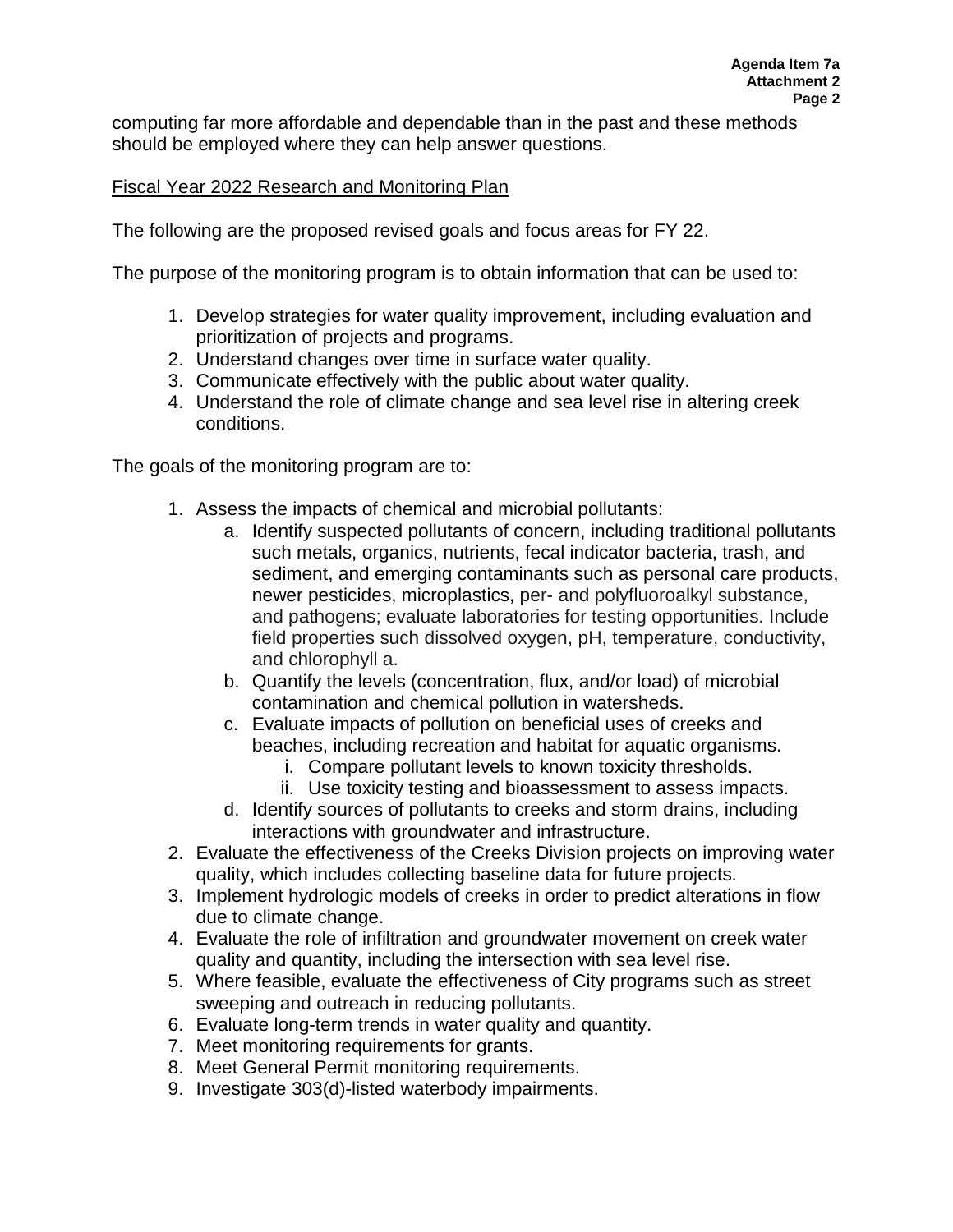10. Employ contemporary tools to conduct advanced research and monitoring with rigorous quality standards and data management methods.

In FY 22, the Research Plan will focus on three main efforts. First, required long-term, and project sampling will be conducted. Second, source tracking in the Laguna Watershed will be conducted in order to identify sources of dry and weather contamination in Laguna Channel. Third, the Creeks Division will expand automated monitoring of creek water quality and quantity.

## FY 22 Monitoring Efforts

During FY 2022, the Creeks Division will continue sampling required by the City's NPDES General Permit, including outfall testing, 303(d) sampling (biweekly indicator bacteria sampling at several locations), and Special Studies sampling, which requires calculations of load reduction based on rainfall rates. Dry-weather monitoring at longterm monitoring sites will also be conducted. Project assessment monitoring will include sampling at the Bird Refuge, Arroyo Burro Open Space, Barger Canyon, and the City's bioretention planters. As in prior years, contracts will be awarded to Ecology Consultants, Inc. for bioassessment monitoring and Dr. Holden (UCSB) for limited microbial source tracking.

#### Laguna Watershed Source Tracking

Results from dry weather microbial sampling conducted by UCSB and wet-weather chemical sampling conducted by the Creeks Division detect a signal suggestive of contamination in Laguna Channel, which discharges into Mission Lagoon and East Beach at Mission Creek. The Creeks Division will develop and fund a project to sample in select locations in order to further investigate these results.

#### Automated Water Quality/Quantity and Field Sampling Equipment

Over the past several years the Creeks Division has employed automated sensors and loggers for dissolved oxygen and water level in several creek locations and project sites. In addition, multi-parameter sondes which record temperature, pH, conductivity and more recently chlorophyll, have been deployed at Bird Refuge locations. Creeks staff have gained knowledge of the immense benefits automated loggers provide, including a far more complete picture of water quality over time compared to spot measurements and the ability to compare multiple locations across the same time period. However, obstacles and challenges have also been identified, such as the need to service the equipment regularly and manage big data, which includes prompt retrieval, data cleaning, calibration corrections, identification of sensor failure, and data storage, visualization, and statistical analysis. In order to meet the goals of the Research Plan, the Creeks Division seeks to research, purchase, and install permanent level and data loggers at several creek and estuary locations. These sites will also be outfitted with equipment to facilitate frequent deployment of auto samplers. Additional loggers and samplers will be used for temporary deployments.